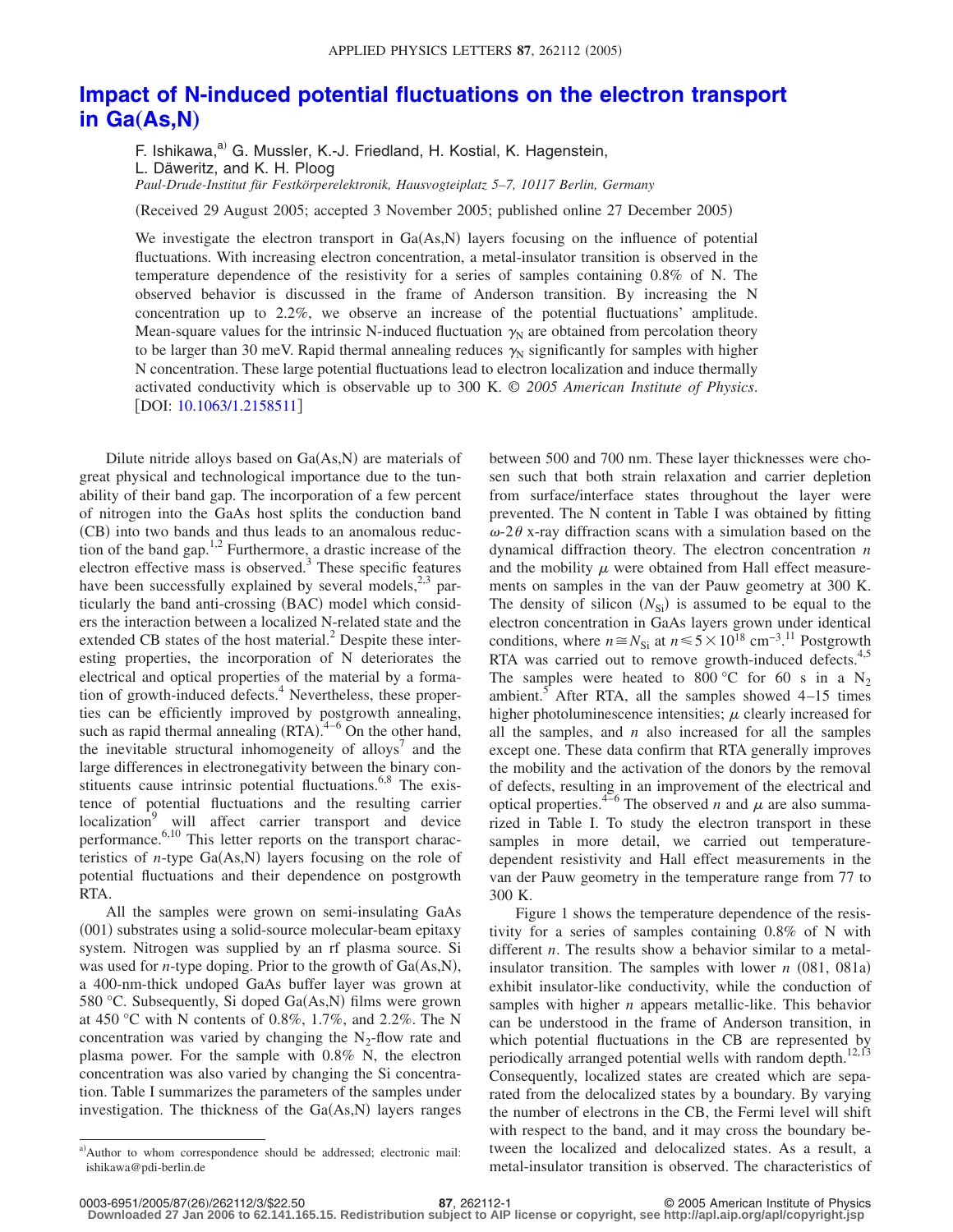

FIG. 1. Temperature dependence of the resistivity for samples containing 0.8% N with different electron concentrations. The inset shows the mobility for the corresponding samples. The solid lines are least-square linear fits of the data.

the temperature-dependent mobilities also imply the presence of carrier localization.<sup>14</sup> For the metallic-like samples 082 and 082a,  $\mu$  decreases with increasing temperatures near room temperature, which is the commonly observed behavior for III-V semiconductors. In contrast, the insulator-like sample 081a shows an increasing  $\mu$  with temperature as seen in the inset of Fig. 1, which is an indication of an increasing participation of delocalized states in the transport.

In the following, we discuss the localization of carriers quantitatively by considering the activation energy and the chemical potential. When the electrons occupy localized states, the transport is possible by thermal activation into delocalized states.<sup>12,13</sup> This leads to an exponential temperature dependence of the resistivity  $\rho$  with a specific activation energy  $E_a$  which is usually determined at high temperatures,<sup>12,13</sup> given by  $\rho = \rho_0 \exp(E_a / k_B T)$ . Here,  $\rho_0$  is a constant,  $k_B$  refers to the Boltzmann constant, and *T* is the temperature. The fits of the data with this equation are shown by solid lines in Fig. 1 and return values for the activation energy as listed in Table I. The electrons have a chemical potential  $\xi$  which depends on *n*. The value of  $\xi$  was calculated using the value obtained from Hall effect measurements at 300 K by  $\xi = \hbar^2 \cdot (3\pi^2 n)^{2/3} / 2m$ . Here, *m* is the electron effective mass depending on the N content of  $Ga(As, N)$ , for which we use the values from the BAC theory. $3$  The calcu-



FIG. 2. Temperature dependence of the resistivity for samples containing 1.7% and 2.2% N. The inset shows the mobility for the corresponding samples. The solid lines are least-square linear fits of the data.

lated  $\xi$  values for our samples are summarized in Table I.  $E_a$ reflects the energy from the Fermi energy  $\xi$  to the energy above of which metallic transport occurs, i.e., the percolation threshold  $V_p$ .<sup>12,13</sup> Hence, we estimate the magnitude of the potential fluctuation  $V_p$  as

$$
V_p = \xi + E_a. \tag{1}
$$

The obtained values of  $V_p$  are depicted in Table I. A metalliclike conductivity will be obtained above the percolation threshold when  $\xi > V_p$  with vanishing  $E_a$ . This case is indicated as *metallic* in Table I. Sample 081 exhibits a very large  $E_a$  and a high resistivity which increases exponentially with 1/*T*. This feature is probably due to the negligible contribution of delocalized states to the carrier transport.<sup>13</sup> Therefore, for sample 081, we assumed that the determination of  $\mu$  and  $\xi$ , and the discussion using Eq. (1), is in principle not possible.

Figure 2 shows the temperature dependence of the resistivity of the as-grown and annealed samples with 1.7% and 2.2% N (samples 172, 172a, 222 and 222a). Thermally activated conductivities were observed for these samples, similar to the samples 081/ 081a in Fig. 1. The mobility of all the samples showed a clear increase for higher temperatures as before.<sup>14</sup> The values for  $E_a$  and  $V_p$  from these samples are also summarized in Table I. Hence, by increasing the N concentration up to 2.2%, a clear increase of  $V_p$  compared to the sample with 0.8% N can be observed.  $V_p$  is reduced upon annealing, and this effect is more pronounced for the sample with higher 2.2% N content.

TABLE I. Properties of the investigated Ga(As,N) samples. Listed are the sample numbers ("a" indicates the annealed samples), the N concentration, the nominal Si concentration  $N_{Si}$ , and electron concentration *n* and Hall mobility  $\mu$  at 300 K. also shown are the calculated chemical potential  $\xi$  from *n* at 300 K, the activation energy  $E_a$  obtained by the linear fits shown in Figs. 1 and 2, and the energy position of the percolation threshold  $V_p$ .

| Sample | $N(\%)$ | $N_{\rm Si}$ (cm <sup>-3</sup> ) | $n$ (cm <sup>-3</sup> ) | $\mu$ (cm <sup>2</sup> /V s) | $\xi$ (meV) | $E_{\rm a}$ (meV) | $V_n$ (meV) |
|--------|---------|----------------------------------|-------------------------|------------------------------|-------------|-------------------|-------------|
| 081    | 0.8     | $1.0 \times 10^{17}$             | $3.4 \times 10^{16}$    | $\cdots$                     | $\cdots$    | 104               | $\cdots$    |
| 081a   |         |                                  | $9.4 \times 10^{16}$    | 413                          | 8           | 19                | 27          |
| 082    | 0.8     | $1.0 \times 10^{18}$             | $1.0 \times 10^{18}$    | 208                          | 40          | $\cdots$          | Metallic    |
| 082a   |         |                                  | $8.2 \times 10^{17}$    | 240                          | 34          | $\cdots$          | Metallic    |
| 083    | 0.8     | $1.0 \times 10^{19}$             | $5.1 \times 10^{18}$    | 89                           | 115         | $\cdots$          | Metallic    |
| 172    | 1.7     | $1.0 \times 10^{18}$             | $4.9 \times 10^{17}$    | 176                          | 22          | 23                | 45          |
| 172a   |         |                                  | $5.3 \times 10^{17}$    | 185                          | 23          | 16                | 39          |
| 222    | 2.2     | $1.0 \times 10^{18}$             | $3.9 \times 10^{17}$    | 168                          | 18          | 35                | 53          |
| 222a   |         |                                  | $4.6 \times 10^{17}$    | 201                          | 21          | 22                | 43          |

**Downloaded 27 Jan 2006 to 62.141.165.15. Redistribution subject to AIP license or copyright, see http://apl.aip.org/apl/copyright.jsp**